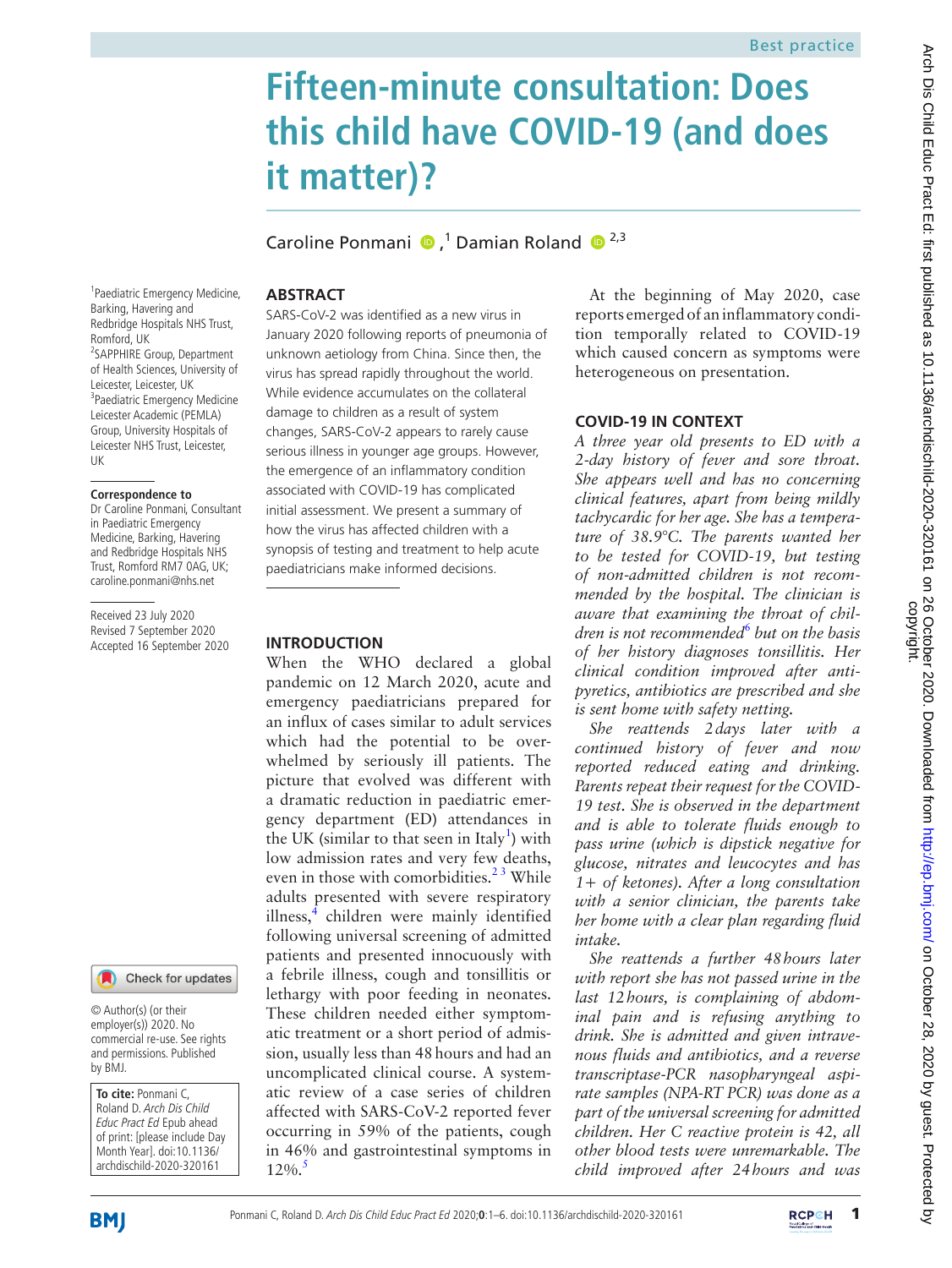*discharged home. The results of the NPA RT-PCR are reported a day later, the test was positive, and the child had made an uneventful recovery by this time.*

This case raises a number of questions including, but not limited to, whether testing for SARS-CoV-2 changes management and should a diagnosis of paediatric inflammatory multisystem syndrome temporally related to COVID-19 (PIMS-TS) be considered in every febrile child who presents to an ED?

This is the clinical decision-making dilemma that will present itself often during this winter. Through this paper we explore COVID-19's varied and heterogeneous manifestations in children ranging from the asymptomatic to a potential severe end of the spectrum, the paediatric inflammatory multisystem syndrome. The aim to aid general and acute paediatricians in initial investigation and management of children with potential SARS-CoV-2 infection.

#### **WHAT IS SARS- COV-2?**

SARS-CoV-2 has been classified as a novel betacoronavirus within the subgenus Sarbecovirus. Six coronaviruses are known to cause human disease, four cause a mild respiratory disease like a common cold. Two of the coronaviruses are zoonotic, SARS coronavirus (SARS-CoV) and Middle East respiratory syndrome coronavirus. There have been previous outbreaks, SARS in 2002 and MERS in 2012, resulting in severe illness and deaths. The 2020 pandemic is caused by SARS-CoV-2.

#### **HOW DOES IT AFFECT CHILDREN?**

A large case series from China initially reported that clinical manifestations in children were generally less severe than those of adults; however, young children, particularly infants were vulnerable to infec-tion.<sup>[7](#page-4-5)</sup> Studies from Europe<sup>8</sup> then reported that clinical features in symptomatic children were different from adults and children tended to have a milder illness. The most common presenting features were cough and fever followed by upper respiratory tract symptoms such as rhinorrhoea and sore throat. Most children can be managed at home with isolation and supportive care, with good safety netting advice. Recently, the International Severe Acute Respiratory and emerging Infection Consortium WHO Clinical Characterisation Protocol UK cohort has been published for children.<sup>9</sup> This observational prospective cohort study of 651 admitted patients under 19 years found the most common presenting symptoms were fever (70%; 431/617), cough (39%; 233/599), nausea/vomiting (32%; 179/564) and shortness of breath (30%; 173/570). As the age of the patients increased, fever and rhinorrhoea became less common but nausea and vomiting, abdominal pain, headache and sore throat increased with age. From the start of the pandemic there have been concerns that children with existing comorbidities or underlying conditions would be

disproportionately affected. In this cohort, the most common comorbidities were neurological (11%; 65/614), haematological, oncological or immunological (8%; 48/615) and asthma (7%; 45/615). Only 6 (1%) of 627 patients died in hospital, all of whom the authors stated as having 'profound comorbidity'.

Because of the heterogeneity and poor specificity of symptoms with SAR-CoV-2 positivity predicting a positive swab is very challenging. A preprint paper of 1530 children presenting to EDs found the WHO pneumonia algorithm<sup>10</sup> and the Paediatric Observation Priority Score<sup>11 12</sup> had higher point estimates for c-statistics (area under receiver operating characteristic curve) than other tools for predicting adverse outcome in children with suspected SARS-CoV-2.<sup>[13](#page-4-10)</sup> However, there were only 19 cases of COVD-19 and 26 adverse outcomes in this cohort so the authors concluded there was 'little to be gained from treating children with suspected COVID-19 any differently from those presenting with other febrile illnesses (other than for infection control purposes)'. Reassuringly for children who are asymptomatic, a study from the USA of children testing for SARS-CoV-2 before surgery, clinic visits or hospital admissions found only 250 positives from 33 041 children (age range, 0–18 years) without symptoms tested across 28 hospitals.<sup>[14](#page-4-11)</sup>

#### **WHAT IS THE ROLE OF CHILDREN IN CATCHING AND TRANSMITTING THE DISEASE?**

The reason why children are less affected includes: limited risk of exposure, fewer comorbidities and differing immune response with stronger innate and weaker adaptive response in comparison to adults (immature immune competence due to lower 'priming' with other coronaviruses may explain the very low frequency of abnormal immune response against SARS-CoV-2 in childhood.[15](#page-5-0) Human ACE 2 is proposed to be the key factor with ACE2 thought to be the primary entry receptor for coronaviruses, and its differential expression between children and adults is the cause for the different impact.

The role of children in passing the disease to others is debated with examples of outbreaks $16$  and low to no transmissions in school.<sup>[17](#page-5-2)</sup> Studies from Guangzhou, China, report that children were unlikely to be the index case with a lower likelihood of acquiring infection, and lower rates of children bringing infections into households.[18](#page-5-3)

### **HOW AND WHO TO TEST?**

The definitive test for diagnosis of COVID-19 is detection of SARS-CoV-2 RNA by real-time reverse transcription-PCR (RT-PCR). NPA RT-PCR is sensitive (reported as low as  $71\%$  and as high as  $95\% - 97\%$ ).<sup>[19](#page-5-4)</sup> The diagnostic testing window is perhaps one of the most important factors impacting test sensitivity. False negatives may be caused by low viral loads in the early and late stages of infection.<sup>[20](#page-5-5)</sup> The sensitivity of NPA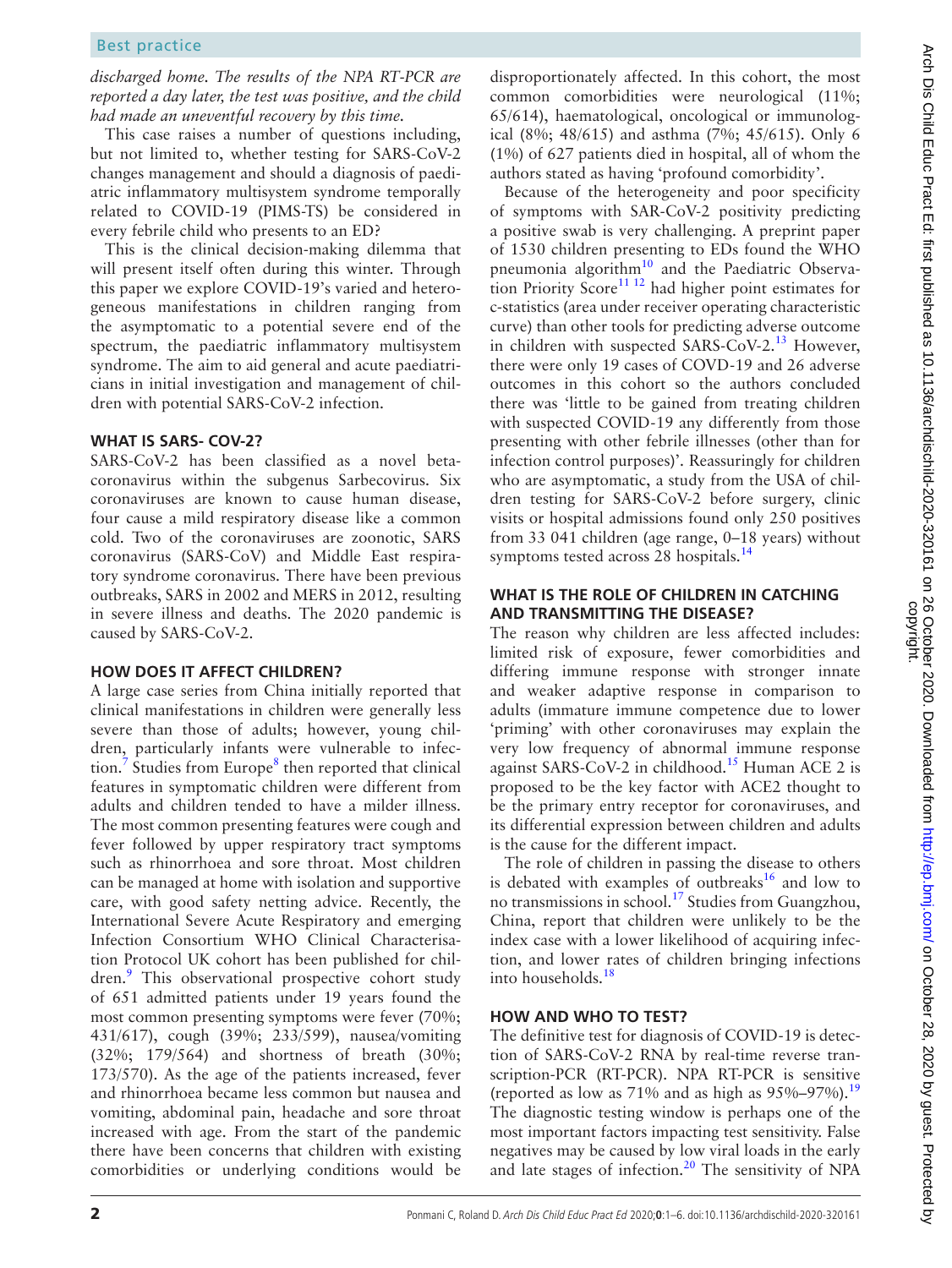RT-PCR is also dependent on the person doing the swab, which may be technically more challenging in children. Every test result is only as good as the sample from the patient. NPA samples are difficult to obtain and often momentarily painful for the patient. $20$  Most patients, even with superb instruction, will not acquire adequate samples and thus the rate of false negatives for such testing will potentially be high. One study from China reports that by combining the modified RNA extraction method and real-time quantitative PCR technology, 80% of samples were positive for SARS-CoV in the real-time RT-PCR assay.<sup>[21](#page-5-6)</sup> Their results also indicated that the viral load increases as the disease progresses.

After consideration of the above factors, and noting that there is no change in the clinical outcome based on test results, it was thought that there was no added benefit in testing children with mild symptoms. Many countries, including the UK, have focused on testing the most unwell children.

Other tests include serology—IgG and IgM antibody to SARS-CoV-2 which does not have a role in acute illness but will show past exposure to COVID-19. Serology could be of help in confirming suspected cases, especially in patients with either mild to moderate illness or tested in the late phase of COVID-19, not detected with molecular assays.<sup>[20](#page-5-5)</sup>

Live virus was detected in faeces, implying that SARS-CoV-2 may be transmitted by the faecal route. $^{22}$  $^{22}$  $^{22}$ A study from China showed that faecal PCR testing was as accurate as respiratory specimen PCR detection, and faecal excretion persisted after sputum excre-tion in [23](#page-5-8)% patients for 1 to 11 days.<sup>23</sup>

A number of testing strategies have been suggested [\(box](#page-2-0) 1). Currently UK guidance would recommend any child and family who is tested for COVID-19 should be isolated until results are available.

## **A NEW DISEASE?**

In mid-April 2020, reports emerged of children presenting to ED with a febrile illness and shock or partial Kawasaki features. The first case series to describe these children was published in May by Ripenhagen[.24](#page-5-9) They reported a cluster of children with hyperinflammatory shock, showing features

#### **Box 1 Who to test?**

- <span id="page-2-0"></span>► Universal testing of all admitted children.
- ► Universal testing of all children presurgery.
- Children with fever and respiratory distress presenting to emergency department.
- ► Children with comorbidities—oncological conditions, respiratory and cardiac conditions.
- ► Persistent fever for more than 5 days with no identifiable cause, there is no definitive requirement for this and the decision should be made by a senior clinician.

similar to atypical Kawasaki disease (KD), KD shock syndrome or toxic shock syndrome. A clinical picture ranging from the benign to the life-threatening made this a challenging clinical condition for Emergency and Paediatric staff. The Royal College of Paediatrics and Child Health (RCPCH) defined the new condition as PIMS-TS on the first of May 2020. It is hypothesised that PIMS-TS is a dysregulation of the immune response to a pathogen which may occur as a late reac-tion to SARS-CoV-2 infection.<sup>[25](#page-5-10)</sup>

An example of the range of clinical features is highlighted in a case series [\(table](#page-3-0) 1) of children presenting to one ED.

PIMS-TS is an artful masquerader. Prompt diagnosis is not easy due to the heterogeneity of the disease presentation. Children can present with fluid refractory shock (patients 3 and 4), cardiac dysfunction (patient 2) or partial Kawasaki features of rash and conjunctivitis (patients 2 and 4). It can mimic an acute abdomen associated with appendicitis (patient 6). Children can also appear to be well while having abnormal observations. Patient 3 was noted to look alert and well and had a tonsillar focus. She was eating and drinking but hypotensive at presentation. She went on to develop fluid refractory shock within 6hours and was transferred to paediatric intensive care unit (PICU) but ultimately had a good outcome.

The first four children with PIMS-TS illustrated in this series presented to ED in April 2020 before the RCPCH defined the condition. Three children were admitted based on the clinical acumen of the receiving paediatric clinician. Good clinical examination, review of observations, treating unwell children according to National Institute for Health and Care Excellence and Advanced Paediatric Life Support guidelines, early escalation and discussion with tertiary centres resulted in identification of these children. For the emergency paediatrician, the mainstay of management remains considering the diagnosis and instigating supportive measures for children with PIMS-TS with early involvement of specialist teams.

A fourth child, an Afro-Caribbean girl aged 10 years (patient A), presented to ED twice in a period of 10 days with fever and sore throat. She had exudative tonsillitis, was started on oral antibiotics and discharged home. Her discharge observations were within normal limits and she was noted to appear well. She presented for the third time, 48hours after the second attendance, with fluid-resistant shock needing inotropes. At this time, she was additionally noted to have conjunctival injection and a polymorphic rash. She was diagnosed to have PIMS-TS and was transferred to PICU. Her RT-PCR and serology were positive for COVID-19 and she had a good clinical outcome.

This patient highlights a significant clinical conundrum for those managing children acutely during the COVID-19 pandemic. Are there any features that would have helped make a diagnosis at an early stage?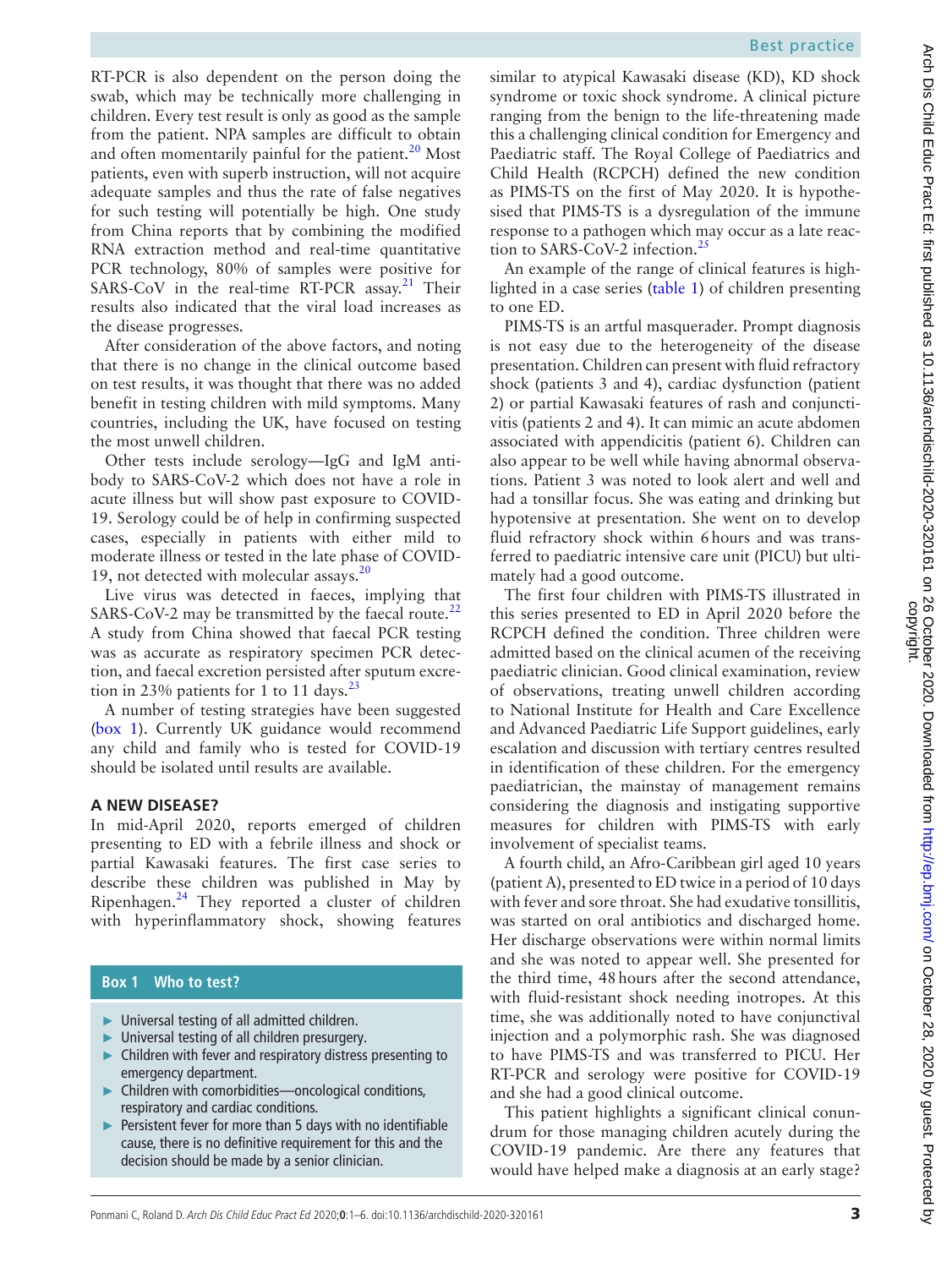<span id="page-3-0"></span>

| Table 1 Case series of children with PIMS-TS |  |  |  |
|----------------------------------------------|--|--|--|
|                                              |  |  |  |

|           |     |            |                    |                                                                                                                                | <b>COVID-19</b>                            | <b>Bloods</b><br>(CRP;mg/L &        |                                                                                             |                  |
|-----------|-----|------------|--------------------|--------------------------------------------------------------------------------------------------------------------------------|--------------------------------------------|-------------------------------------|---------------------------------------------------------------------------------------------|------------------|
| <b>No</b> | Age | <b>Sex</b> | <b>Ethnicity</b>   | <b>Presenting features</b>                                                                                                     | tests                                      | Trop; ng/L)                         | <b>Treatment</b>                                                                            | <b>Outcome</b>   |
| Patient 1 | 12  | M          | Caucasian          | Fever 4/7, vomiting, abdominal<br>pain, diarrhoea, rash                                                                        | <b>RT-PCR</b><br>positive                  | <b>CRP 74</b><br>Trop 576           | Intravenous<br>antibiotics<br><b>IVIG</b>                                                   | Discharged home  |
| Patient 2 | 9   | M          | Afro-<br>Caribbean | Fever 3/7, pain abdomen, rash,<br>conjunctival injection                                                                       | Serology<br>positive                       | CRP 127,<br>Trop 171                | Intravenous<br>antibiotics<br><b>IVIG</b>                                                   | Referred to ID   |
| Patient 3 | 15  | F          | Afro-<br>Caribbean | Fever 5/7, sore throat, hypotensive                                                                                            | Serology<br>positive                       | <b>CRP 183</b>                      | Intravenous<br>antibiotics,<br>intravenous fluids,<br>epinephrine infusion,<br><b>IVIG</b>  | Referred to PICU |
| Patient 4 | 10  | F          | Afro-<br>Caribbean | Fever 10/7, sore throat, abdominal<br>pain, loose stools, rash, in shock,<br>conjunctival injection, 2 ED visits<br>in 10 days | Serology<br>positive<br>RT-PCR<br>positive | Leucocytes<br>22,<br><b>CRP 314</b> | Intravenous<br>antibiotics, fluids,<br>epinephrine<br>infusion, IVIG,<br>methylprednisolone | Referred to PICU |
| Patient 5 | 12  | M          | Afro-<br>Caribbean | Fever 4/7, headache vomiting,<br>neck pain, conjunctival injection                                                             | Serology<br>positive                       | <b>CRP 287</b>                      | Intravenous<br>antibiotics,<br>IVIG, intravenous<br>methylprednisolone                      | Discharged home  |
| Patient 6 | 11  | M          | Afro-<br>Caribbean | Fever 3/7, severe abdominal pain<br>Suspected appendicitis<br>MRI abdomen mesenteric adenitis                                  | Serology<br>positive                       | <b>CRP 208</b>                      | Intravenous<br>antibiotics<br>IVIG, Intravenous<br>methylprednisolone                       | Discharged home  |

CRP, C reactive protein; ED, emergency department; F, female; ID, infectious diseases; IVIG, intravenous immunoglobulin; M, male; PICU, paediatric intensive care unit; PIMS-TS, paediatric inflammatory multisystem syndrome temporally related to COVID-19; RT-PCR, reverse transcription PCR; Trop, troponin.

Patient 4 was an Afro-Caribbean with no comorbidities. The presence of a focus, the non-compliance with antibiotics and the child looking relatively well appear to be the confounding factors in the late diagnosis. She also developed features of KD (bilateral conjunctival injection and rash) at a later stage. It is unlikely, especially on her first presentation, whether anything would, or should have, prompted consideration of PIMS-TS. Bloods would not have been indicated based on current local or national guidance.<sup>26</sup> It is also important that KD and PIMS-TS are not viewed as interchangeable diseases as this may result in undertreatment of either conditions.

The proportion of febrile children without serious pathology presenting to ED remains considerably higher than those with PIMS-TS. Even in centres with a high proportion of children with PIMS-TS, there will remain a pragmatic balance between early identification of PIMS-TS balanced against a need to avoid overinvestigating children. Striking this balance so that every febrile child is not overinvestigated and treated as PIMS-TS will be difficult, especially this winter when a second wave of the infection may well combine with seasonal respiratory syncytial virus and influenza.

## **OTHER INVESTIGATIONS AND MANAGEMENT OF PIMS-TS**

Investigations such as ferritin, d-dimer and troponins should be done after discussion with tertiary centres.

These are not investigations that ED clinicians or general paediatricians may be familiar with in the febrile child leading to difficulties in interpretation and subsequent repeat investigations which may be not be required.

This is an emerging condition and there is uncertainty regarding best treatment. Patients are being treated with a range of immunomodulatory medications. In a case series, 71% were treated with intravenous immunoglobulin and  $64\%$  with corticosteroids.<sup>27</sup> Three patients received anakinra and eight infliximab. 22% of the patients recovered with supportive care alone. The study did not provide evidence on effectiveness of treatment of PIMS-TS.

Observational studies, clinical trials and controlled research studies will be key to creating an evidence base for the best treatment. A timeline of individual patients with plotting of intervention and subsequent change in clinical condition, observations and inflammatory markers may give us further corroborative evidence.

## **DECISION-MAKING IN COVID-19**

National guidance suggests cohorting patients on the basis of their symptomology; however, this approach while useful to avoid unnecessary spread of the disease does not help in the identification of cases (a number of children are asymptomatic) nor in management (as the majority of children will be very well). It is difficult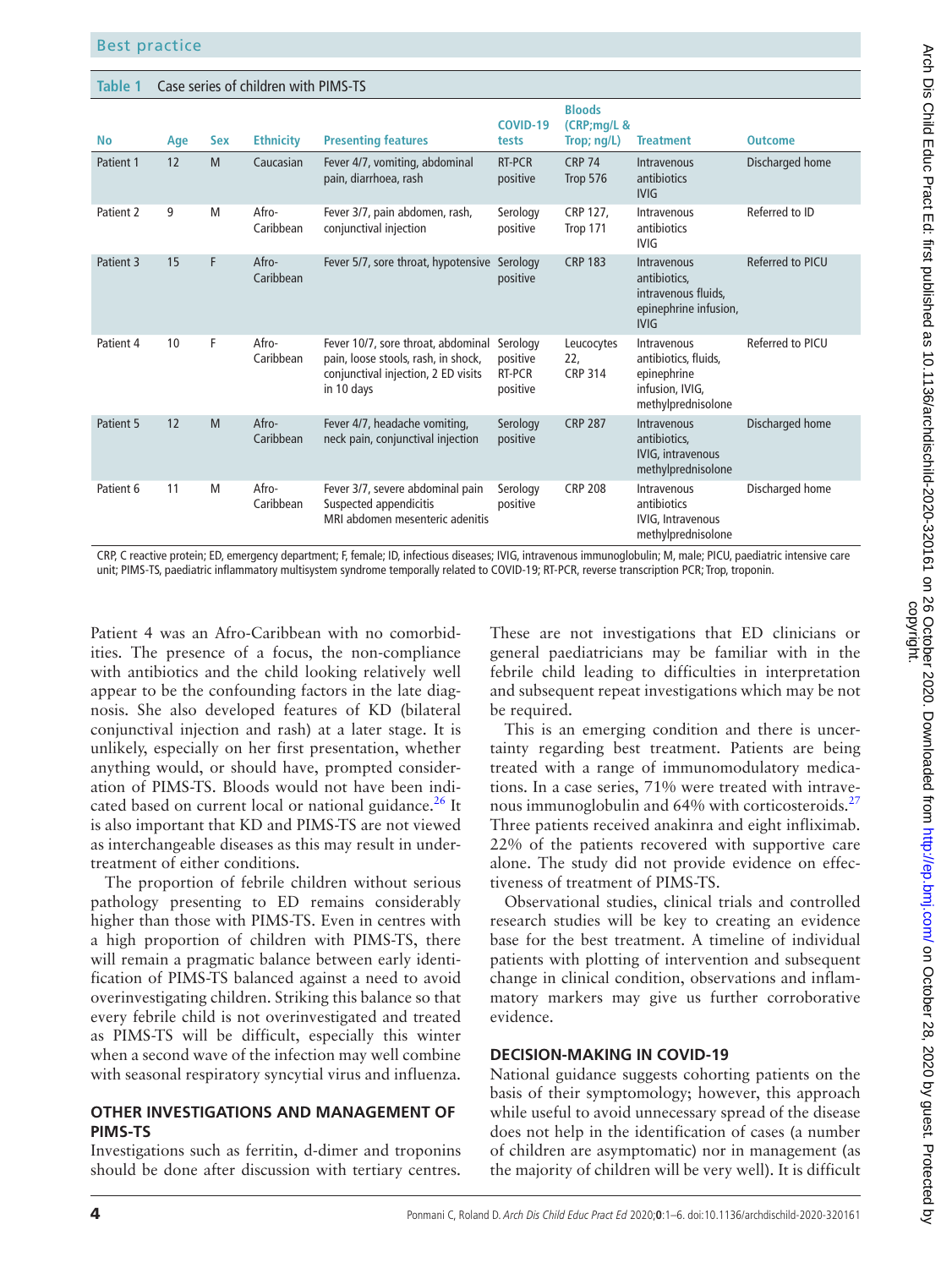to work out the pretest probability of SARS-CoV-2 in children presenting to EDs and assessment units as observational studies have not taken swabs on both admitted and discharged patients. In one observational study there were only 22 positive patients in 10777 presentations [29]; however, only admitted patients were swabbed, so this is likely to be an underestimate of point prevalence. Unlike previous influenza pandemics where case identification may aid management, focusing large amounts of resource on finding patients with COVID-19 is probably not worthwhile. In an opportunistic study in Turin, Italy, two groups of children were compared.<sup>28</sup> One of all those admitted to the ED with COVID-19-related symptoms and another composed of patients without any COVID-19-associated symptoms (who were swabbed as a screening test before hospital admission). Cough was the only symptom associated with SARS-CoV-2 infection with fever only significantly related to COVID-19 if paired with another symptom. The key challenge then to paediatricians is identifying those with COVID-19 complications; however, it could be argued this itself should not significantly change practice as taking blood tests specifically looking for raised inflammatory markers will still have a high false positive rate. Ultimately, the same poorly defined concept of gestalt will need to be applied to children with potential COVID-19 as it does for any child with a fever who may have sepsis or children with a headache who may have a brain tumour.

## **CONCLUSION**

SARS-CoV-2 infection appears to affect children less often, and with less severity including frequent asymptomatic or subclinical infection. The majority of children with COVID-19 have a mild illness which is indistinguishable from other common endemic viral illnesses. PIMS-TS is thought to be rare and the risk of children getting this is low; however, there may be cases of PIMS-TS which go under the radar mimicking other childhood illness and getting better with supportive management. The proportion of febrile children without serious pathology presenting to ED remains considerably higher than those with PIMS-TS so there needs to be a careful balance between early identification of PIMS-TS and overinvestigating children. As in all of paediatrics safety netting for patients and families is vital when discharging these children home.

**Twitter** Damian Roland [@damian\\_roland](https://twitter.com/damian_roland)

**Contributors** CP conceived the original idea and wrote the initial draft. Both authors contributed to subsequent revisions and agreed a final draft.

**Funding** The authors have not declared a specific grant for this research from any funding agency in the public, commercial or not-for-profit sectors.

**Competing interests** None declared.

**Patient consent for publication** Not required.

**Provenance and peer review** Commissioned; externally peer reviewed.

**Data availability statement** Data are available upon request

This article is made freely available for use in accordance with BMJ's website terms and conditions for the duration of the covid-19 pandemic or until otherwise determined by BMJ. You may use, download and print the article for any lawful, non-commercial purpose (including text and data mining) provided that all copyright notices and trade marks are retained.

#### **ORCID iDs**

Caroline Ponmani <http://orcid.org/0000-0002-9283-6109> Damian Roland<http://orcid.org/0000-0001-9334-5144>

# **REFERENCES**

- <span id="page-4-0"></span>1 Lazzerini M, Barbi E, Apicella A, *et al*. Delayed access or provision of care in Italy resulting from fear of COVID-19. *[Lancet Child Adolesc Health](http://dx.doi.org/10.1016/S2352-4642(20)30108-5)* 2020;4:e10–11.
- <span id="page-4-1"></span>2 Munro APS, Faust SN. Children are not COVID-19 super spreaders: time to go back to school. *[Arch Dis Child](http://dx.doi.org/10.1136/archdischild-2020-319474)* 2020;105:618–9.
- 3 Turner D, Huang Y, Martín-de-Carpi J, *et al*. Corona virus disease 2019 and paediatric inflammatory bowel diseases: global experience and provisional guidance (March 2020) from the paediatric IBD Porto group of European Society of paediatric gastroenterology, hepatology, and nutrition. *[J Pediatr](http://dx.doi.org/10.1097/MPG.0000000000002729)  [Gastroenterol Nutr](http://dx.doi.org/10.1097/MPG.0000000000002729)* 2020;70:727–33.
- <span id="page-4-2"></span>4 Chen N, Zhou M, Dong X, *et al*. Epidemiological and clinical characteristics of 99 cases of 2019 novel coronavirus pneumonia in Wuhan, China: a descriptive study. *[Lancet](http://dx.doi.org/10.1016/S0140-6736(20)30211-7)* 2020;395:507–13.
- <span id="page-4-3"></span>5 Chang T-H, Wu J-L, Chang L-Y. Clinical characteristics and diagnostic challenges of pediatric COVID-19: a systematic review and meta-analysis. *[J Formos Med Assoc](http://dx.doi.org/10.1016/j.jfma.2020.04.007)* 2020;119:982–9.
- <span id="page-4-4"></span>6 RCPCH. RCPCH guidance on tonsillar examination. Available: [https://www.rcpch.ac.uk/resources/covid-19](https://www.rcpch.ac.uk/resources/covid-19-guidance-paediatric-services#tonsillar-examination-infection-control-implications) [guidance-paediatric-services#tonsillar-examination-infection](https://www.rcpch.ac.uk/resources/covid-19-guidance-paediatric-services#tonsillar-examination-infection-control-implications)[control-implications](https://www.rcpch.ac.uk/resources/covid-19-guidance-paediatric-services#tonsillar-examination-infection-control-implications) [Accessed 07 Sept 2020].
- <span id="page-4-5"></span>7 Dong Y, Mo X, Hu Y, *et al*. Epidemiology of COVID-19 among children in China. *[Pediatrics](http://dx.doi.org/10.1542/peds.2020-0702)* 2020;145:e20200702.
- <span id="page-4-6"></span>8 Gudbjartsson DF, Helgason A, Jonsson H, *et al*. Spread of SARS-CoV-2 in the Icelandic population. *[N Engl J Med](http://dx.doi.org/10.1056/NEJMoa2006100)* 2020;382:NEJMoa2006100:2302–15.
- <span id="page-4-7"></span>9 Swann O, Holden K, Turtle L, *et al*. Clinical characteristics of children and young people admitted to hospital with covid-19 in United Kingdom: prospective multicentre observational cohort study. *BMJ* 2020;370:m324.
- <span id="page-4-8"></span>10 World Health Organisation. Clinical care of severe acute respiratory infections – tool kit. Available: [https://www.who.](https://www.who.int/publications/i/item/clinical-care-of-severe-acute-respiratory-infections-tool-kit) [int/publications/i/item/clinical-care-of-severe-acute-respiratory](https://www.who.int/publications/i/item/clinical-care-of-severe-acute-respiratory-infections-tool-kit)[infections-tool-kit](https://www.who.int/publications/i/item/clinical-care-of-severe-acute-respiratory-infections-tool-kit) [Accessed 07 Sept 2020].
- <span id="page-4-9"></span>11 Roland D, Lewis G, Fielding P, *et al*. The paediatric observation priority score: a system to aid detection of serious illness and assist in safe discharge. *[J Emerg Med](http://dx.doi.org/10.4236/ojem.2016.42006)* 2016;04:38–44.
- 12 Roland D, Arshad F, Coats T, *et al*. Baseline characteristics of the paediatric observation priority score in emergency departments outside its centre of derivation. *[Biomed Res Int](http://dx.doi.org/10.1155/2017/9060852)* 2017;2017:1–5.
- <span id="page-4-10"></span>13 Biggs K, Thomas B, Goodacre S, *et al*. Prognostic accuracy of emergency department triage tools for children with suspected COVID-19: the Priest observational cohort study. *medRxiv* 2020.
- <span id="page-4-11"></span>14 Sola AM, David AP, Rosbe KW, *et al*. Prevalence of SARS-CoV-2 infection in children without symptoms of coronavirus disease 2019. *[JAMA Pediatr](http://dx.doi.org/10.1001/jamapediatrics.2020.4095)* 2020.